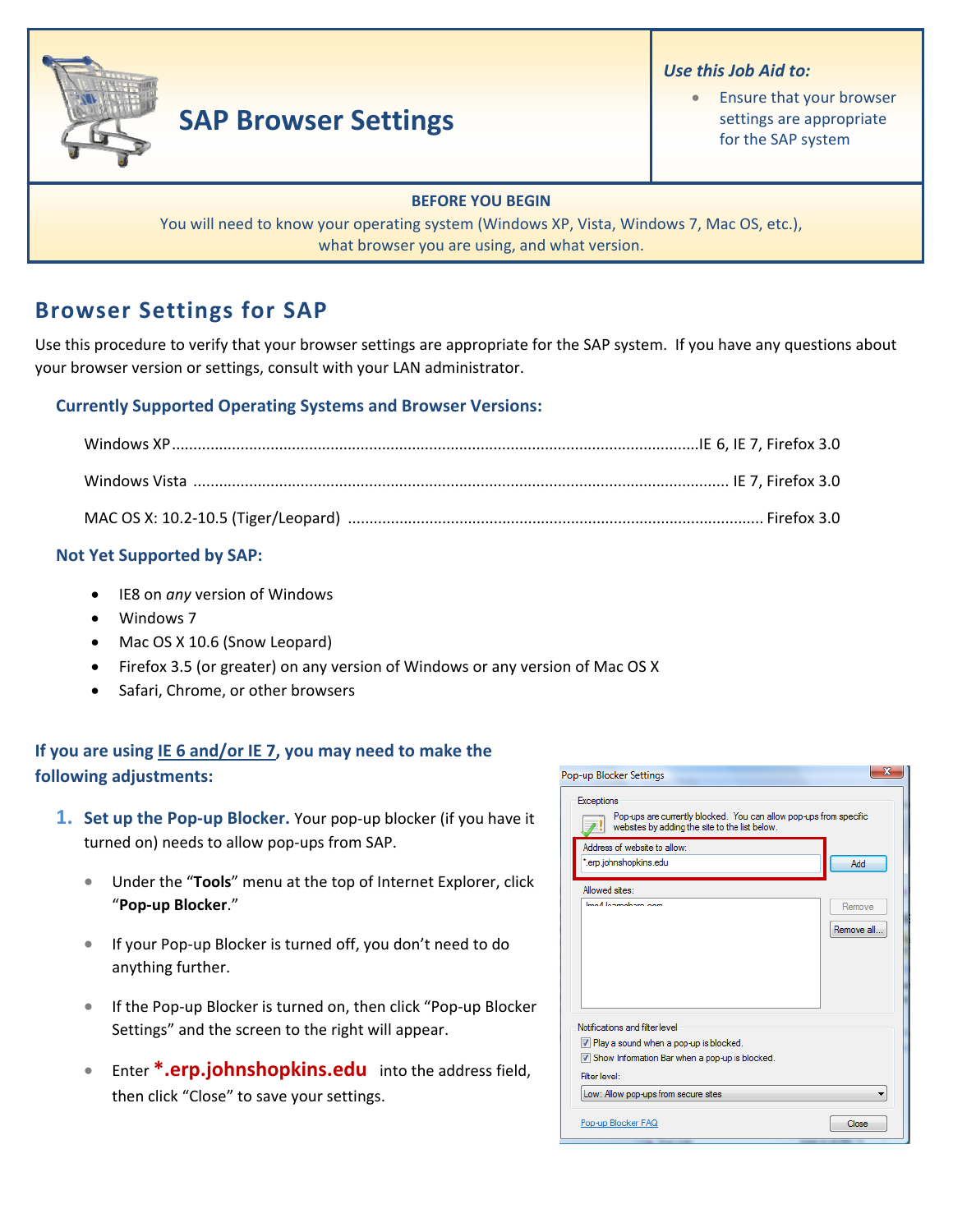- **2. Tabbed Browsing Settings (IE7 Users Only).** If you are using IE7, make sure that your browser will display the new SAP tabs correctly.
	- Select "**Internet Options**" under "**Tools**" at the top of Internet Explorer.



- On the "General" page, you will see a heading called "**Tabs**." Select "**Settings**" to the right of "Tabs" to adjust the settings for SAP.
- Set the "**Browser Settings**" as shown below.



| X<br><b>Internet Options</b>                                                            |
|-----------------------------------------------------------------------------------------|
| General<br>Security  <br>Advanced<br>Privacy Content<br>Connections<br>Programs         |
| Home page                                                                               |
| To create home page tabs, type each address on its own line.<br>http://www.msn.com/     |
|                                                                                         |
| Use default<br>Use blank<br>Use current                                                 |
| Browsing history                                                                        |
| Delete temporary files, history, cookies, saved passwords,<br>and web form information. |
| Delete<br><b>Settings</b><br>Search                                                     |
| Change search defaults.<br>Settings                                                     |
| Tabs                                                                                    |
| Change how webpages are displayed in<br>Settings<br>tabs.                               |
| Appearance                                                                              |
| <b>Colors</b><br>Accessibility<br><b>Fonts</b><br>Languages                             |
| OK<br>Cancel<br>Apply                                                                   |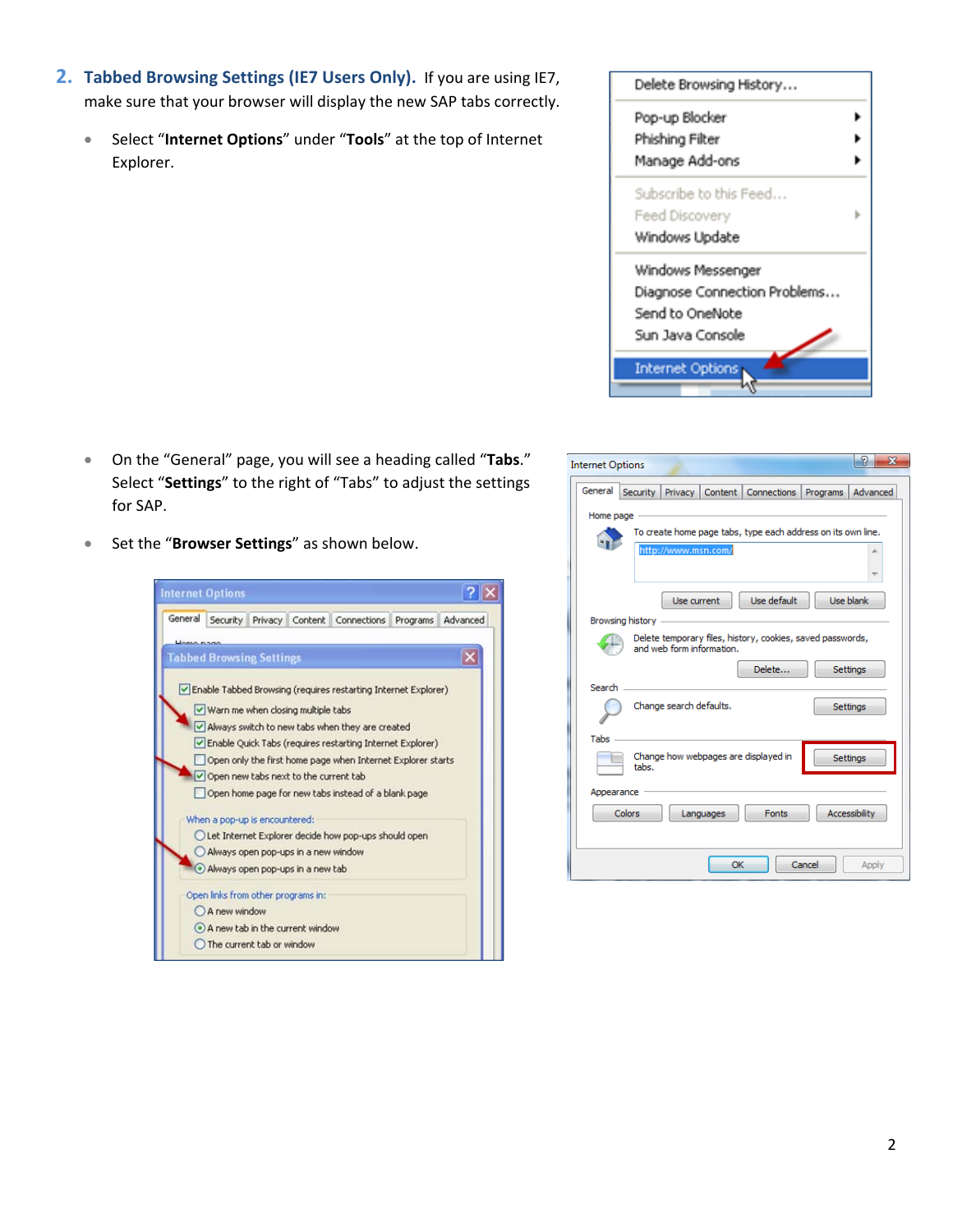- **3. Trusted Sites (IE 6 and 7 Users).** Make sure that "\*.johnshopkins.edu" is added to the trusted sites tab in your browser.
	- Select "**Internet Options**" under "**Tools**" at the top of Internet Explorer.
	- Select the "**Security**" tab immediately to the right of the "General" tab.
	- Click "**Trusted sites**" in the box at the top of the window and then click the "**Sites**" button immediately below the box. The "Trusted sites" popup window will appear.
	- In the box that says "**Add this website to the zone:**" type:

### **\*.johnshopkins.edu**

- **Uncheck** the box next to "**Require server verification (https:) for all sites in this zone**." *Make sure you do this before you click "Add" in the next step.*
- Click the "**Add**" button to save your entry. It should then appear in the "Websites" box.
- Click "**Close**" to close the window and save your entry.
- **4. Enable Downloads.** While you are still on the "Security" tab, ensuring that "Trusted Sites" remains the chosen zone, adjust the security level to enable downloads from SAP.
	- Click "**Custom level…**" to display the settings. Note that this box may not be available, depending on your security settings. If you do not see it, contact your LAN Administrator for assistance.

| nternet Options |                                     |                                                                                                                 |         |                      |                     |          |
|-----------------|-------------------------------------|-----------------------------------------------------------------------------------------------------------------|---------|----------------------|---------------------|----------|
| General         | Security                            | Privacy                                                                                                         | Content | Connections          | Programs            | Advanced |
|                 | Internet                            | Select a zone to view or change security settings,<br>Local intranet                                            |         | <b>Trusted sites</b> | Restricted<br>sites |          |
|                 | <b>Trusted sites</b><br>your files. | This zone contains websites that you<br>trust not to damage your computer or<br>You have websites in this zone. |         |                      | Sites               |          |

| <b>Trusted sites</b>                                                                                                |        |  |  |
|---------------------------------------------------------------------------------------------------------------------|--------|--|--|
| You can add and remove websites from this zone. All websites in<br>this zone will use the zone's security settings. |        |  |  |
| Add this website to the zone:                                                                                       |        |  |  |
|                                                                                                                     | Add    |  |  |
| Websites:                                                                                                           |        |  |  |
| *.johnshopkins.edu                                                                                                  | Remove |  |  |
|                                                                                                                     |        |  |  |
|                                                                                                                     |        |  |  |
| Require server verification (https:) for all sites in this zone                                                     |        |  |  |
|                                                                                                                     | Close  |  |  |

| <b>Internet Options</b>                                                                                                                |  |  |
|----------------------------------------------------------------------------------------------------------------------------------------|--|--|
| Security<br>Content   Connections<br>General<br>Privacy   <br>Programs<br>Advanced                                                     |  |  |
|                                                                                                                                        |  |  |
| Select a zone to view or change security settings.                                                                                     |  |  |
|                                                                                                                                        |  |  |
| Local intranet<br>Trusted sites<br>Internet<br>Restricted<br>sites                                                                     |  |  |
| <b>Trusted sites</b><br>Sites                                                                                                          |  |  |
| This zone contains websites that you<br>trust not to damage your computer or<br>your files.<br>You have websites in this zone.         |  |  |
| Security level for this zone                                                                                                           |  |  |
| Custom<br>Custom settings.<br>- To change the settings, click Custom level.<br>- To use the recommended settings, click Default level. |  |  |
| Custom level<br>Default level                                                                                                          |  |  |
| Reset all zones to default level                                                                                                       |  |  |
| Some settings are managed by your system administrator.                                                                                |  |  |
| Cancel<br>OK<br>Apply                                                                                                                  |  |  |